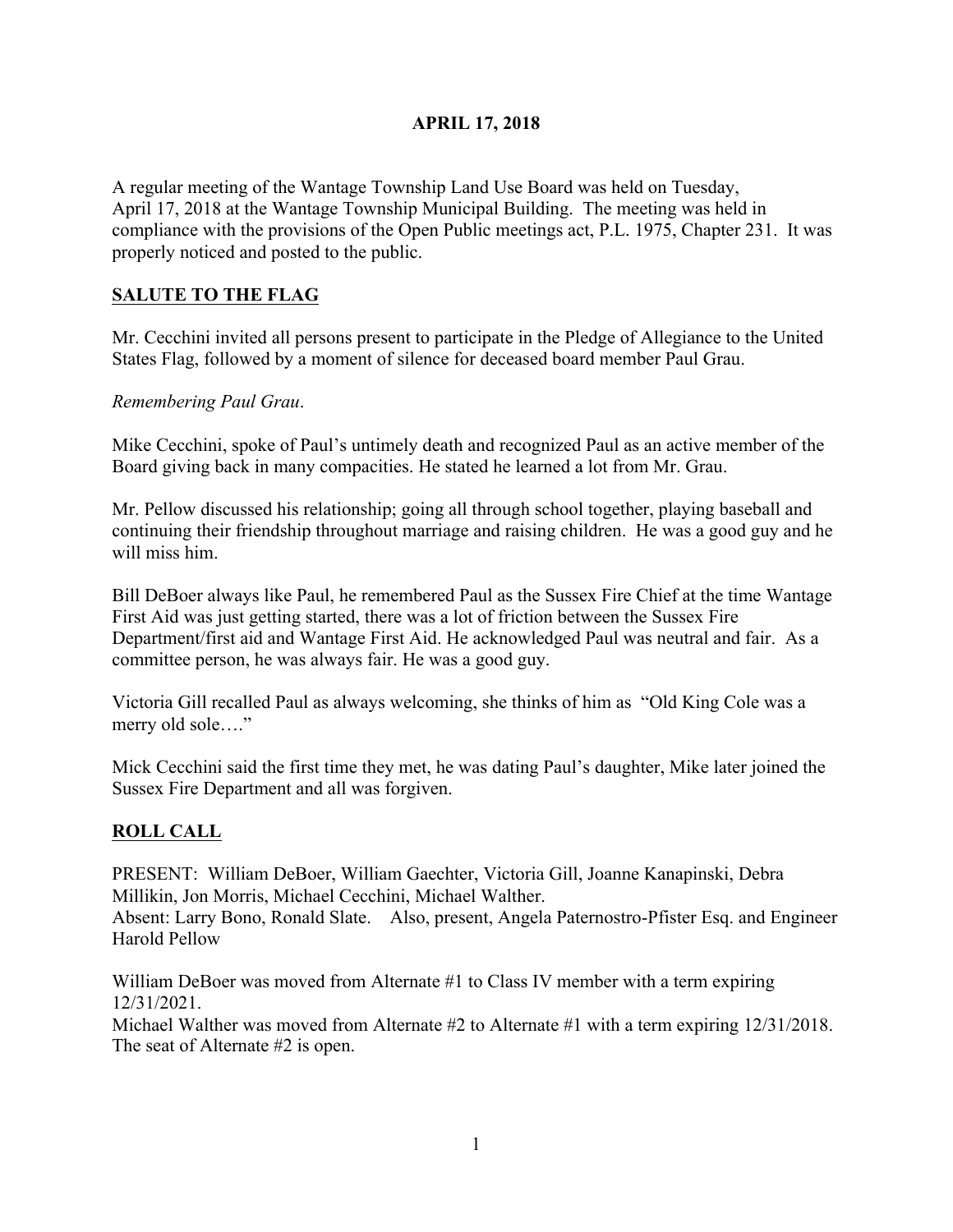## **MINUTES**

Mr. Gaechter made the motion seconded by Ms. Gill to approve the March 20, 2018 minutes. A voice vote was unanimously in favor.

#### **RESOLUTIONS**

Ralph Havens L-2017-12 Block 12.01, Lots 6.01, 6.05, 6.06, & 8 Ms. Gill made the motions seconded by Mr. Gaechter to approve the Resolution for Ralph Havens, to approve a minor subdivision, lot line adjustment and 'c' variance relief. Ayes: Gaechter, Gill, Millikin, Morris, Walther, Cecchini. Nays: None. Abstain: None.

Homeland Towers L-2017-08 Block 1.02, Lot 9.02 Ms. Gill made the motion, seconded by Ms. Kanapinski to approve the Resolution for Homeland Towers, LLC to construct a 120-foot tree pole telecommunications tower with an equipment compound, a conditional use variance (D3), and a height variance (D6), with the minor changes implemented by both Homeland Towers and Mr. Harold Pellow. Ayes: Gill, Kanapinski, Walther, Cecchini. Nays: None. Abstain: None.

# **APPLICATION**

L-2017-11 TK Properties of NJ Block 21, Lot 7 Located on Unionville road The Applicant is seeking approval of a 14.047-acre lot with access to this lot by way of a proposed 50-foot-wide access easement over an existing farm road.

Mr. Martin Vander Hyde is the Attorney for the applicant.

Angela Paternostro-Pfister, Esq swore in Mr. Daniel Kuperus of Walnut Street, Sussex, NJ. Mr. Vander Hyde described the lot as large with a major area covered in wetlands. Mr. Kuperus intends to build a single-family dwelling approximately 2500 square feet, by using the existing farm road as the access easement, it will avoid a lengthy wetlands application

Mr. Pellow discussed his report:

The actual setback lines must be drawn on the map.

The proposed lot meets the area and dimensional requirements for the 5-acre zoning requirement. The access drive will cross wetland buffers, a DEP permit is required, although it is the only place to put the driveway. The map depicts a pond agreement with the Borough of Sussex to use this pond to augment firefighting, the Borough is to maintain the pond and dam.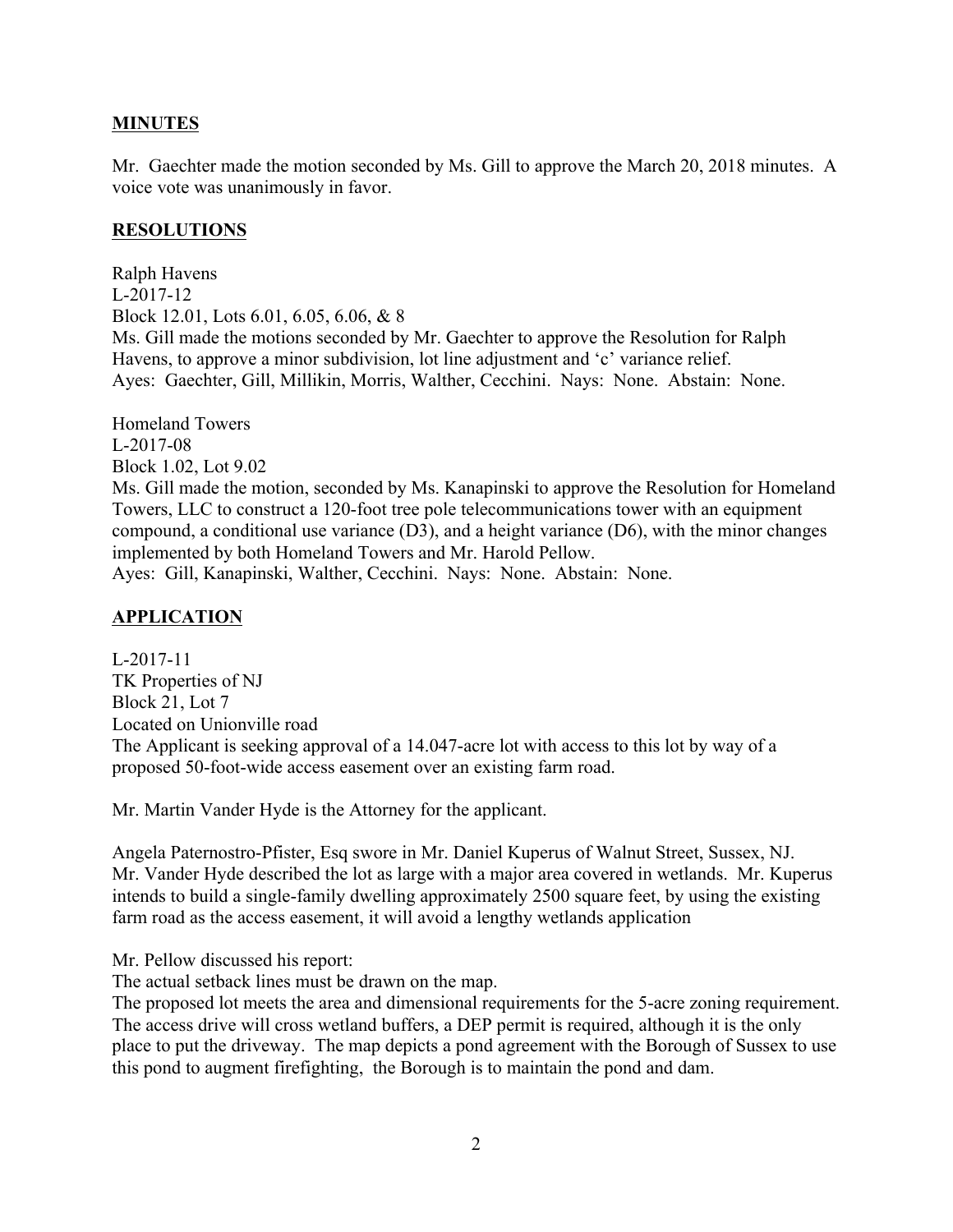An 8.5-foot-wide strip of land along Lower Unionville Road is to be deeded to the township and is shown on the map. The first 50 feet of the driveway is to be paved, if permitted by the DEP. Deeds are needed for the proposed lot, remainder lot, and access agreement with maintenance responsibilities.

Mr. Cecchini opened the application to the Board,

Ms. Kanapinski clarified the driveway as part of an easement, and not attached to the lot. Ms. Gill, discussed the lengthy permit process and the and the inability to find another location on the property for the driveway.

Mr. Gaechter suggested changing the lot line instead of creating an easement, Mr. Kuperus explained he did not want that much property.

Mr. Cecchini closed the application to the Board and opened it to the Public, there being no public present, Mr. Cecchini closed it to the public and asked for a motion.

Mr. Gaechter made the motion seconded by Mr. DeBoer to approve the application. Ayes: Gaechter, Gill, Kanapinski, Millikin, Morris, DeBoer, Walther, Cecchini. Nays: None. Abstain: None.

## **INFORMAL**

Mr. Tom Pepe is the owner of Green Acres Farm, a creamery that makes buffalo cheese and award-winning wine. The farm is located on Roy Road. He has 170 acres with 85 water buffalo, horses and cows. He would like to open a wine & cheese tasting room and host special dinner events. Part of his vision is to have families visit the farm and see how the animals are cared for. It would be an educational and entertaining visit.

Mr. Pepe discussed the layout of the farm, telling the board he wishes to use the existing barns as the tasting room. The board discussed agritourism, commercial farming, the requirements of septic and site plans. John Maione, a commercial and residential owner in Wantage, came in support of Mr. Pepe. He has offered his advice regarding the site plan and the small sewer treatment plan.

Mr. Cecchini stated the board is pro-business and is in favor of agritourism. Mr. DeBoer thinks it is a great idea.

Mr. Herb Yardley, Sussex County Freeholder said hello to the board and was in attendance to show support in favor of agritourism

## **EXECUTIVE SESSION**

Mr. Cecchini stated asked for a motion for the Board to go into Executive Session to discuss possible litigation, Ms. Milliken made a motion to go into Executive Session. The board voted unanimously in favor